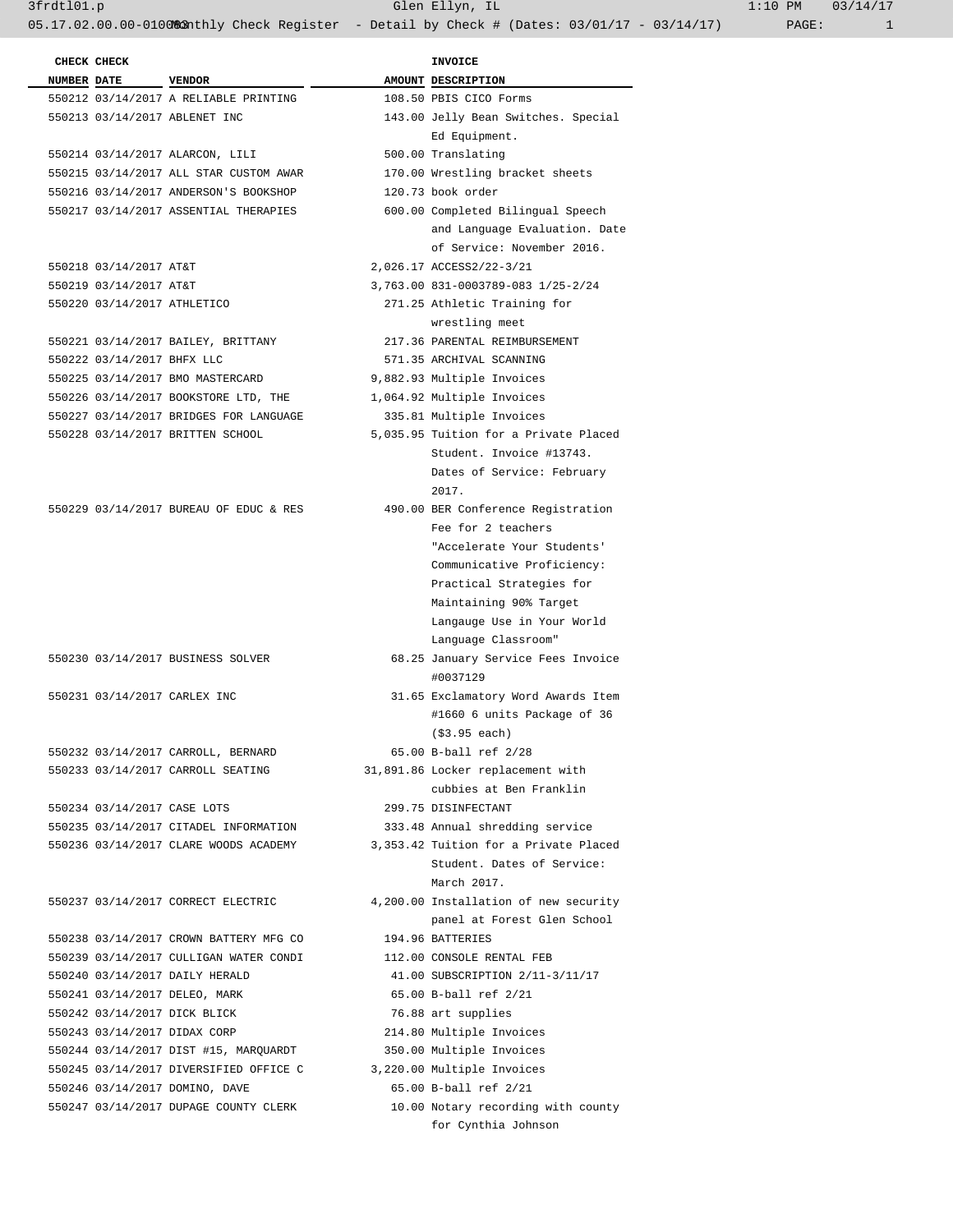|                    | CHECK CHECK                 |                                        | <b>INVOICE</b>                                                              |
|--------------------|-----------------------------|----------------------------------------|-----------------------------------------------------------------------------|
| <b>NUMBER DATE</b> |                             | <b>VENDOR</b>                          | AMOUNT DESCRIPTION                                                          |
|                    |                             | 550248 03/14/2017 EBSCO INFORMATION S  | 625.00 Annual Renewal for EBSCO                                             |
|                    |                             |                                        | Database for Hadley                                                         |
|                    |                             |                                        | 550249 03/14/2017 ELIM CHRISTIAN SERVI 10,114.24 Tuition for Private Placed |
|                    |                             |                                        | Students. Invoice #153646.                                                  |
|                    |                             |                                        | Dates of Service: February                                                  |
|                    |                             |                                        | 2017.                                                                       |
|                    |                             | 550250 03/14/2017 FOLLETT SCHOOL SOLUT | 1,670.20 CMP3 Spanish Student                                               |
|                    |                             |                                        | Workbooks                                                                   |
|                    |                             | 550251 03/14/2017 GIANT STEPS          | 5,713.02 Tuition for a Private Placed                                       |
|                    |                             |                                        | Student. Invoice #041-0317E.                                                |
|                    |                             |                                        | Dates of Service: March 2017.                                               |
|                    |                             | 550252 03/14/2017 GLEN ELLYN CHAMBER C | 175.00 Invoice #14878 Community                                             |
|                    |                             |                                        | Breakfast Awards Table                                                      |
|                    |                             |                                        | Teacher of the Year -                                                       |
|                    |                             |                                        | Michelle Spratt                                                             |
|                    |                             | 550253 03/14/2017 GLEN ELYN TAILOR SHO | 34.00 CHARGES TO SEW PATCHES ON                                             |
|                    |                             |                                        | CUSTODIAL SHIRTS                                                            |
|                    |                             | 550254 03/14/2017 GONZALEZ, MAIRA      | 43.56 PARENTAL REIMBURSEMENT                                                |
|                    |                             | 550255 03/14/2017 GORDON, PAUL         | 61.95 Reimbursement of conference                                           |
|                    |                             |                                        | expenses - AASA Conf; P.                                                    |
|                    |                             |                                        | Gordon                                                                      |
|                    |                             | 550256 03/14/2017 GRABER, CHUCK        | 65.00 B-ball ref 2/28                                                       |
|                    |                             | 550257 03/14/2017 H-O-H CHEMICALS INC  | 965.72 WATER TREATMENT                                                      |
|                    |                             | 550258 03/14/2017 HEALTH SOLUTIONS SER | 50.00 Minimum Differentials at BF                                           |
|                    |                             |                                        | and AL Invoice #20170118-SD41                                               |
|                    | 550259 03/14/2017 HEINEMANN |                                        | 9,277.50 Multiple Invoices                                                  |
|                    |                             | 550260 03/14/2017 HOUSE OF GRAPHICS    | 439.55 Invoice# 1702069 Registration                                        |
|                    |                             |                                        | Postcards                                                                   |
|                    | 550261 03/14/2017 IESA      |                                        | 305.40 IESA Fee for 2/25 Hadley                                             |
|                    |                             |                                        | Wrestling Tournament                                                        |
|                    |                             | 550262 03/14/2017 ILLINOIS ASSN OF SCH | 405.00 Multiple Invoices                                                    |
|                    |                             | 550263 03/14/2017 INNOVENTION SYSTEM L | 1,187.50 Translating                                                        |
|                    |                             | 550264 03/14/2017 KAGAN & GAINES INC   | 815.00 Multiple Invoices                                                    |
|                    |                             | 550265 03/14/2017 KAGAN PROFESSIONAL D | 3,871.40 Kagan Win-Win Discipline                                           |
|                    |                             |                                        | Workshop March 3, 2016                                                      |
|                    |                             | 550266 03/14/2017 KAGAN PUBLISHING     | 1,020.00 Kagan Win-Win Discipline                                           |
|                    |                             |                                        | Workshop March 3, 2016                                                      |
|                    |                             | 550267 03/14/2017 KASPER, GEORGE       | 65.00 B-ball ref 3/2                                                        |
|                    |                             | 550268 03/14/2017 KONICA MINOLTA BUSIN | 13,294.08 Multiple Invoices                                                 |
|                    |                             | 550269 03/14/2017 KOZAK CUSTOM LANDSCA | 930.00 SNOW REMOVAL 1/11                                                    |
|                    |                             | 550270 03/14/2017 LEWIS, KELLY         | 231.18 Supplies                                                             |
|                    |                             | 550271 03/14/2017 MARCHESE, PAUL       | 135.07 Aquila Strings, Kids'                                                |
|                    |                             |                                        | Educational Ukulele String                                                  |
|                    |                             |                                        | sets                                                                        |
|                    |                             | 550272 03/14/2017 MARQUARDT SCHOOL DIS | 72,994.37 FEB FOOD SERVICE                                                  |
|                    |                             | 550273 03/14/2017 MAXIM HEALTHCARE SER | 400.00 Invoice #4752450366                                                  |
|                    |                             | 550274 03/14/2017 MCCAUSLAND, IAN      | 40.00 Reimbursement for pre-payment                                         |
|                    |                             |                                        | to attend a PE conference.                                                  |
|                    |                             |                                        | March 3rd Institute Day                                                     |
|                    |                             | 550275 03/14/2017 MIDAMERICAN ENERGY   | 31,792.10 Multiple Invoices                                                 |
|                    |                             | 550276 03/14/2017 MULTI-HEALTH SYSTEMS | 372.60 Developmental Assessment of                                          |
|                    |                             |                                        | Young Children Kit.                                                         |
|                    |                             | 550277 03/14/2017 NICKY'S FOLDERS/ROCH | 820.00 Nicky's Folders Grades K, 1,                                         |
|                    |                             |                                        | $2, 3 \& 5$                                                                 |
|                    |                             | 550278 03/14/2017 NORTHERN ILLINOIS GA | 2,931.16 Multiple Invoices                                                  |
|                    |                             | 550280 03/14/2017 OFFICE DEPOT         | 1,640.48 Multiple Invoices                                                  |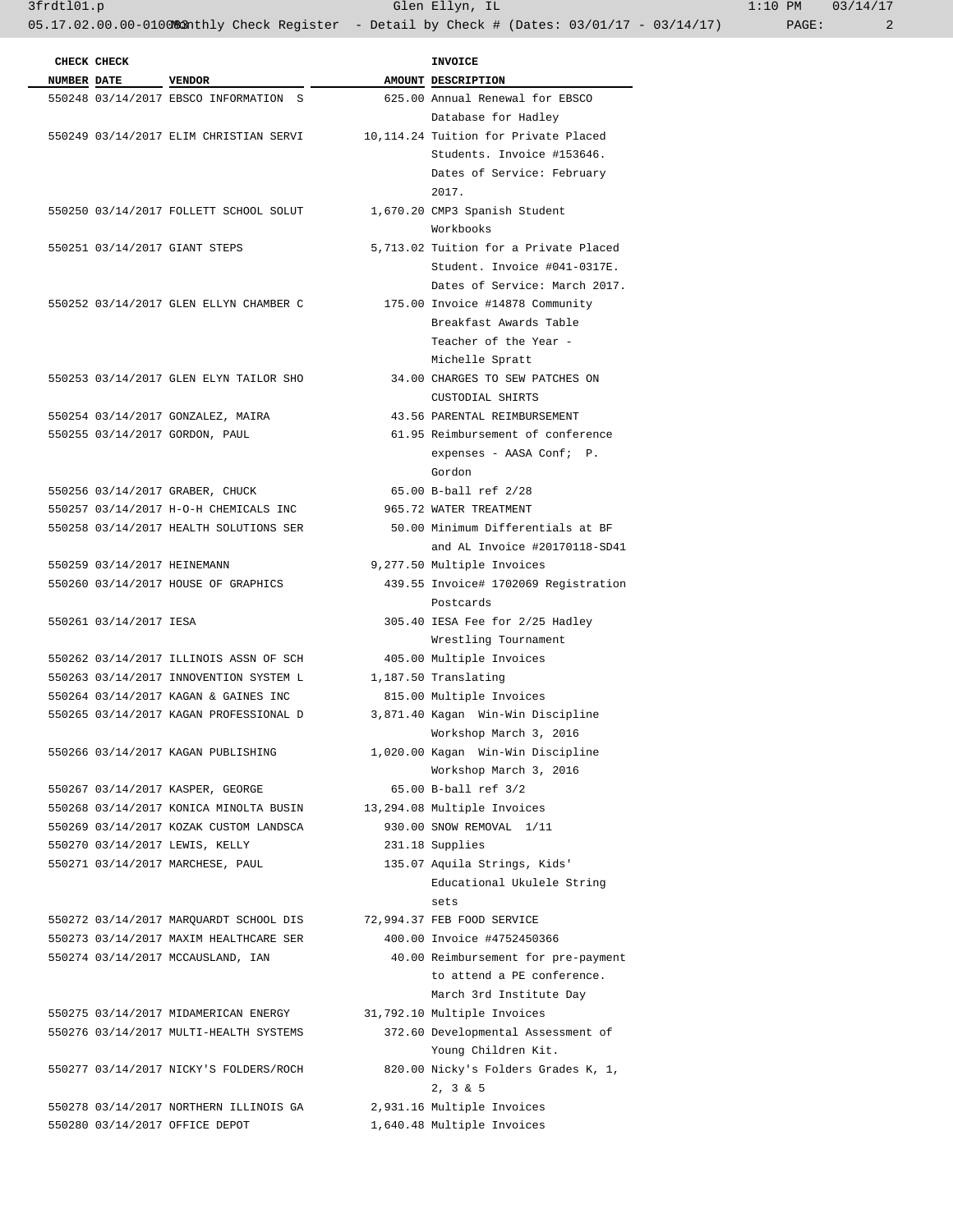3frdtl01.p Glen Ellyn, IL 1:10 PM 03/14/17

05.17.02.00.00-010083 Athly Check Register - Detail by Check # (Dates: 03/01/17 - 03/14/17) PAGE: 3

| CHECK CHECK        |                             |                                                                              |                       | <b>INVOICE</b>                                                       |
|--------------------|-----------------------------|------------------------------------------------------------------------------|-----------------------|----------------------------------------------------------------------|
| <b>NUMBER DATE</b> |                             | <b>VENDOR</b>                                                                |                       | AMOUNT DESCRIPTION                                                   |
|                    | 550281 03/14/2017 ORKIN LLC |                                                                              |                       | 1,973.78 Multiple Invoices                                           |
|                    |                             | 550282 03/14/2017 PARTITION PROS                                             |                       | 1,569.00 HD SERV CALL                                                |
|                    | 550283 03/14/2017 PCM       |                                                                              |                       | 1,634.16 Replacement Projectors for                                  |
|                    |                             |                                                                              |                       | Classrooms                                                           |
|                    |                             | 550284 03/14/2017 PITNEY BOWES                                               |                       | 1,734.78 POSTAGE METER LEASE                                         |
|                    |                             | 550285 03/14/2017 PORTER PIPE                                                |                       | 1,785.70 Multiple Invoices                                           |
|                    |                             | 550286 03/14/2017 PUBLIC STORAGE                                             |                       | 647.00 Multiple Invoices                                             |
|                    |                             | 550287 03/14/2017 QUINLAN & FABISH MUS                                       |                       | 704.34 Multiple Invoices                                             |
|                    |                             | 550288 03/14/2017 REALLY GOOD STUFF IN                                       |                       | 194.58 Multiple Invoices                                             |
|                    |                             | 550289 03/14/2017 REGES, CRAIG                                               |                       | 65.00 B-ball ref 3/2                                                 |
|                    | 550290 03/14/2017 ROSCOE CO |                                                                              |                       | 115.20 3/1 MOP SERV                                                  |
|                    |                             | 550291 03/14/2017 ROTARY CLUB OF GLEN                                        |                       | 159.00 Invoice # 6674 - Dues and<br>Meals;                           |
|                    |                             | 550292 03/14/2017 SAENZ, TAROH                                               |                       | 75.25 Reimbursement for FLES                                         |
|                    |                             |                                                                              |                       | Supplies                                                             |
|                    | 550293 03/14/2017 SAM ASH   |                                                                              |                       | 411.38 new wireless microphone                                       |
|                    |                             |                                                                              |                       | system for the small gym.                                            |
|                    |                             | 550294 03/14/2017 SCHOLASTIC LIBRARY P                                       |                       | 5,966.00 Annual Renewal for Grolier                                  |
|                    |                             |                                                                              |                       | Database for Hadley LMC                                              |
|                    |                             | 550295 03/14/2017 SCHOOL HEALTH                                              |                       | 204.46 Misc health office supplies                                   |
|                    |                             | 550296 03/14/2017 SCHOOL NURSE SUPPLY                                        |                       | 424.00 Medicine Cabinet for the                                      |
|                    |                             |                                                                              |                       | Nurses Office                                                        |
|                    |                             | 550298 03/14/2017 SCHOOL SPECIALTY<br>550299 03/14/2017 SEPTRAN INC          |                       | 2,758.89 Multiple Invoices                                           |
|                    |                             | 550300 03/14/2017 SHAW MEDIA                                                 |                       | 40,811.95 Multiple Invoices<br>204.24 Legal notices Invoice          |
|                    |                             |                                                                              |                       | #0217100703602/2017                                                  |
|                    | 550301 03/14/2017 SHRED-IT  |                                                                              |                       | 129.50 SHRED DISPOSAL                                                |
|                    |                             | 550302 03/14/2017 SOCIAL THINKING SANT                                       |                       | 196.00 Speech Conference: Social                                     |
|                    |                             |                                                                              |                       | Thinking- Social & Academic                                          |
|                    |                             |                                                                              |                       | Strategies. Date of event                                            |
|                    |                             |                                                                              |                       | $4/27/17$ . Place of Event:                                          |
|                    |                             |                                                                              |                       | Chicago Metro.                                                       |
|                    | 550303 03/14/2017 SOUND INC |                                                                              |                       | 303.00 Repair Service for Hadley LMC                                 |
|                    |                             |                                                                              |                       | Projector                                                            |
|                    |                             | 550304 03/14/2017 SPEECHPATH LLC                                             |                       | 550.00 Bilingual Speech/ Language                                    |
|                    |                             |                                                                              |                       | Evaluation for a student.                                            |
|                    |                             |                                                                              |                       | Date of Evaluation: 12/12, &                                         |
|                    |                             |                                                                              |                       | $12/14/2016$ .                                                       |
|                    |                             | 550305 03/14/2017 SUPERIOR SERVICE SOL                                       |                       | 60.00 WINDOW WASHING SERVICE                                         |
|                    | 550306 03/14/2017 TASC      |                                                                              |                       | 376.74 HRA ADM FEES MARCH                                            |
|                    |                             | 550307 03/14/2017 TAYLOR, LORI                                               |                       | 80.00 Reimbursement for mandatory board member training              |
|                    |                             | 550308 03/14/2017 TEACHERS DISCOVERY                                         |                       | 94.35 Foreign Language Supplies                                      |
|                    |                             | 550309 03/14/2017 TEACHERS COLLEGE PRE<br>550310 03/14/2017 THACKERY, JILL E |                       | 114.40 EC Rating Scale Manual<br>424.80 ORCHESTRA ASSISTANT 2/22-3/2 |
|                    |                             | 550311 03/14/2017 TJ CONSULTANTS                                             |                       | 20,000.00 Special Education Audit                                    |
|                    |                             | 550312 03/14/2017 TOP ECHELON CONTRACT                                       |                       | 3,847.50 Multiple Invoices                                           |
|                    |                             | 550313 03/14/2017 VANGUARD ENERGY SERV                                       |                       | 9,724.61 GAS 2/1-2/28/17                                             |
|                    |                             | 550314 03/14/2017 VERITIV OPERATING CO                                       |                       | 2,346.00 Multiple Invoices                                           |
|                    |                             | 550315 03/14/2017 VERIZON WIRELESS                                           |                       | 429.64 CELL PHONES 1/27-2/26                                         |
|                    |                             | 550316 03/14/2017 VILLAGE OF GLEN ELLY                                       |                       | 6,105.33 Multiple Invoices                                           |
|                    |                             | 550317 03/14/2017 VOLK, LAUREN                                               |                       | 65.00 V-ball ref 2/22                                                |
|                    |                             | 550318 03/14/2017 W.J. O'NEIL CHICAGO                                        | 2,737.46 BF SERV CALL |                                                                      |
|                    | 550319 03/14/2017 WAGEWORKS |                                                                              |                       | 325.76 FSA ADM FEE                                                   |
|                    |                             | 550320 03/14/2017 WAREHOUSE DIRECT                                           |                       | 3,711.56 Multiple Invoices                                           |
|                    |                             | 550321 03/14/2017 WASTE MANAGEMENT WES                                       |                       | 3,275.19 MARCH DISP                                                  |
|                    |                             | 201600388 03/10/2017 EDUCATIONAL BENEFIT                                     |                       | 453,741.84 MARCH AD & D, DENTAL, LIFE,                               |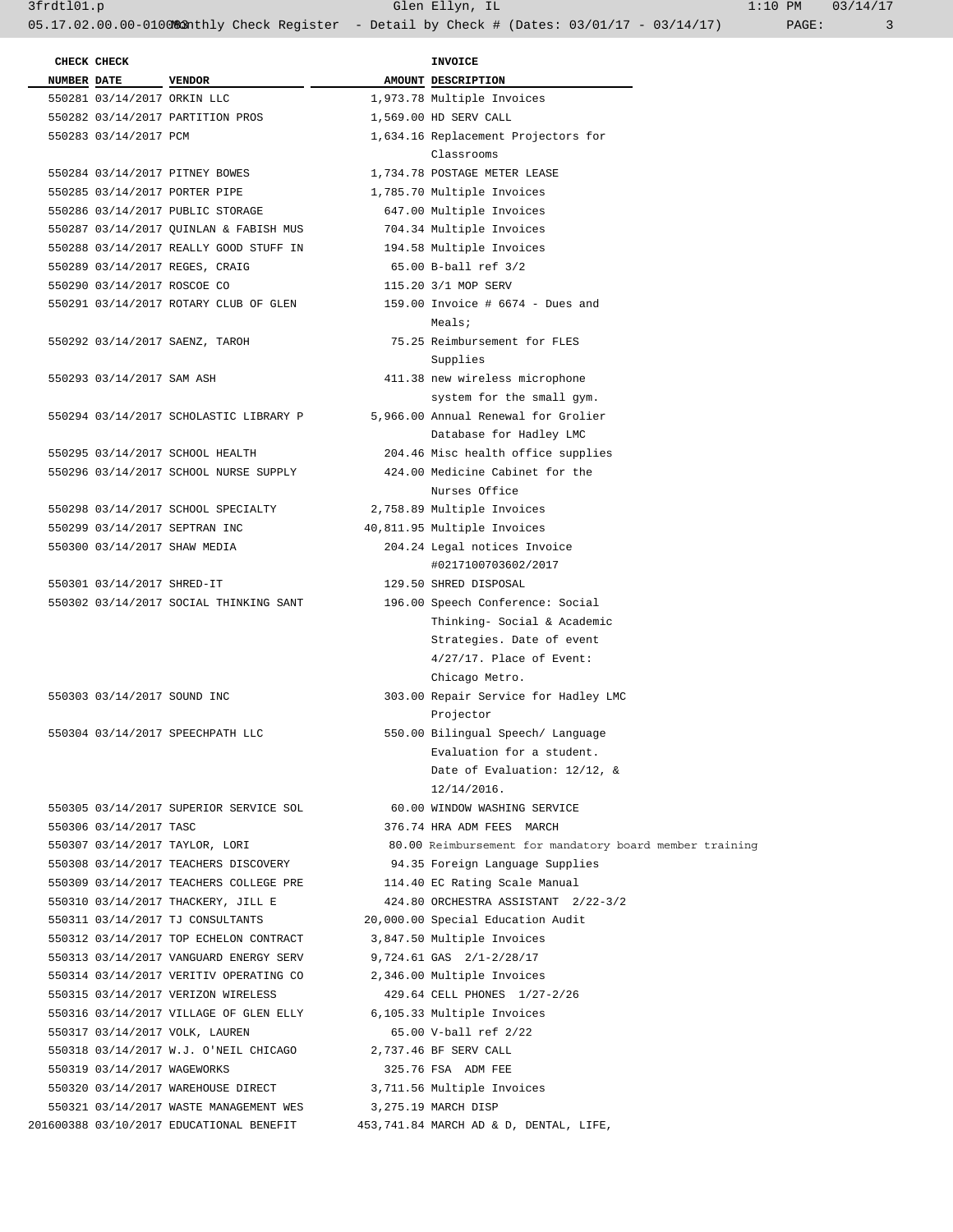|                    | CHECK CHECK                   |                                           |                 | INVOICE                 |
|--------------------|-------------------------------|-------------------------------------------|-----------------|-------------------------|
| <b>NUMBER DATE</b> |                               | <b>VENDOR</b>                             |                 | AMOUNT DESCRIPTION      |
|                    |                               |                                           |                 | MEDICAL                 |
|                    |                               | 201600389 03/10/2017 THE OMNI GROUP       | 70.50 403 B     |                         |
|                    |                               | 201600390 03/10/2017 RELIANCE STANDARD LI |                 | 1,555.53 LTD MARCH      |
|                    | 201600391 03/10/2017 REV TRAK |                                           |                 | 1,482.91 REV TRAK       |
|                    | 201600392 03/13/2017 T H I S  |                                           |                 | 6,794.28 THIS FUND      |
|                    |                               | 201600402 03/14/2017 MB FINANCIAL BANK    |                 | 149,791.19 BOND PAYMENT |
|                    | 201600403 03/14/2017 TASC     |                                           | 18,600.00 EFLEX |                         |
|                    |                               |                                           |                 |                         |

Totals for checks 980,750.90